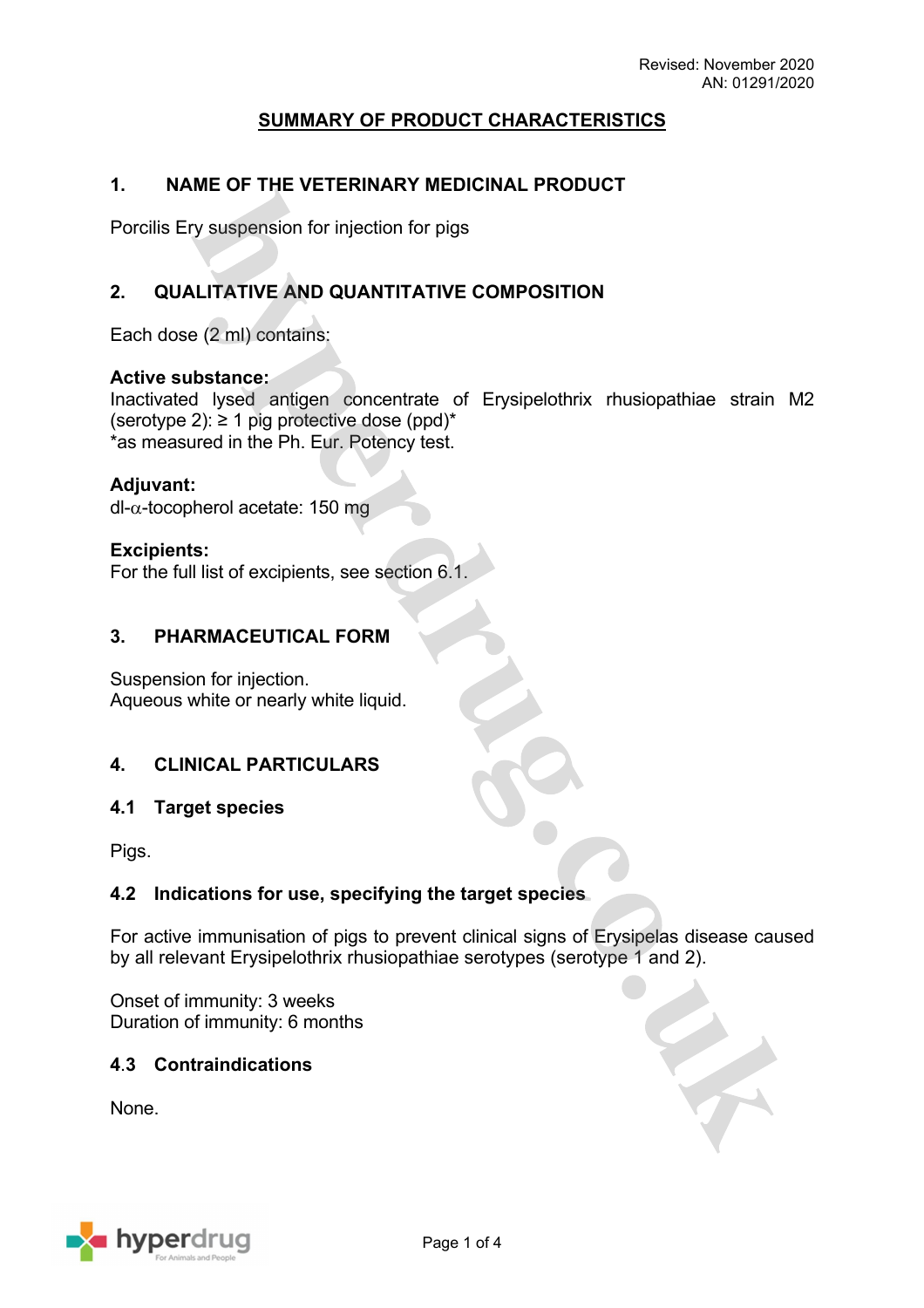## **4.4 Special warnings for each target species**

Vaccinate healthy animals only.

## **4.5 Special precautions for use**

Special precautions for use in animals Sick and weak animals should not be vaccinated.

Special precautions to be taken by the person administering the veterinary medicinal product to animals

In case of accidental self-injection, seek medical advice immediately and show the package leaflet or the label to the physician.

### **4.6 Adverse reactions (frequency and seriousness)**

In laboratory studies and field trials:

Transient increases in body temperature (0.5°C) within 24 hours may very commonly occur. Mild transient local swelling (Ø 1-10mm) until 8 days after vaccination may very commonly occur. Transient reluctance to move may commonly occur.

In post marketing experience:

In very rare cases, a hypersensitivity reaction may occur.

The frequency of adverse reactions is defined using the following convention:

- very common (more than 1 in 10 animals treated displaying adverse reaction(s))

- common (more than 1 but less than 10 animals in 100 animals treated)
- uncommon (more than 1 but less than 10 animals in 1,000 animals treated)
- rare (more than 1 but less than 10 animals in 10,000 animals treated)
- very rare (less than 1 animal in 10,000 animals treated, including isolated reports).

## **4.7 Use during pregnancy, lactation or lay**

Can be used during pregnancy and lactation.

### **4.8 Interaction with other medicinal products and other forms of interaction**

No information is available on the safety and efficacy of this vaccine when used with any other veterinary medicinal product except Porcilis Parvo vaccine A decision to use this vaccine before or after any other veterinary medicinal product therefore needs to be made on a case by case basis.

### **4.9 Amounts to be administered and administration route**

Administer one dose of 2 ml by deep intramuscular injection behind the ear.

#### Initial vaccination:

A single dose of vaccine in pigs from an age of 10 weeks onwards. Repeat vaccination 4 weeks later.

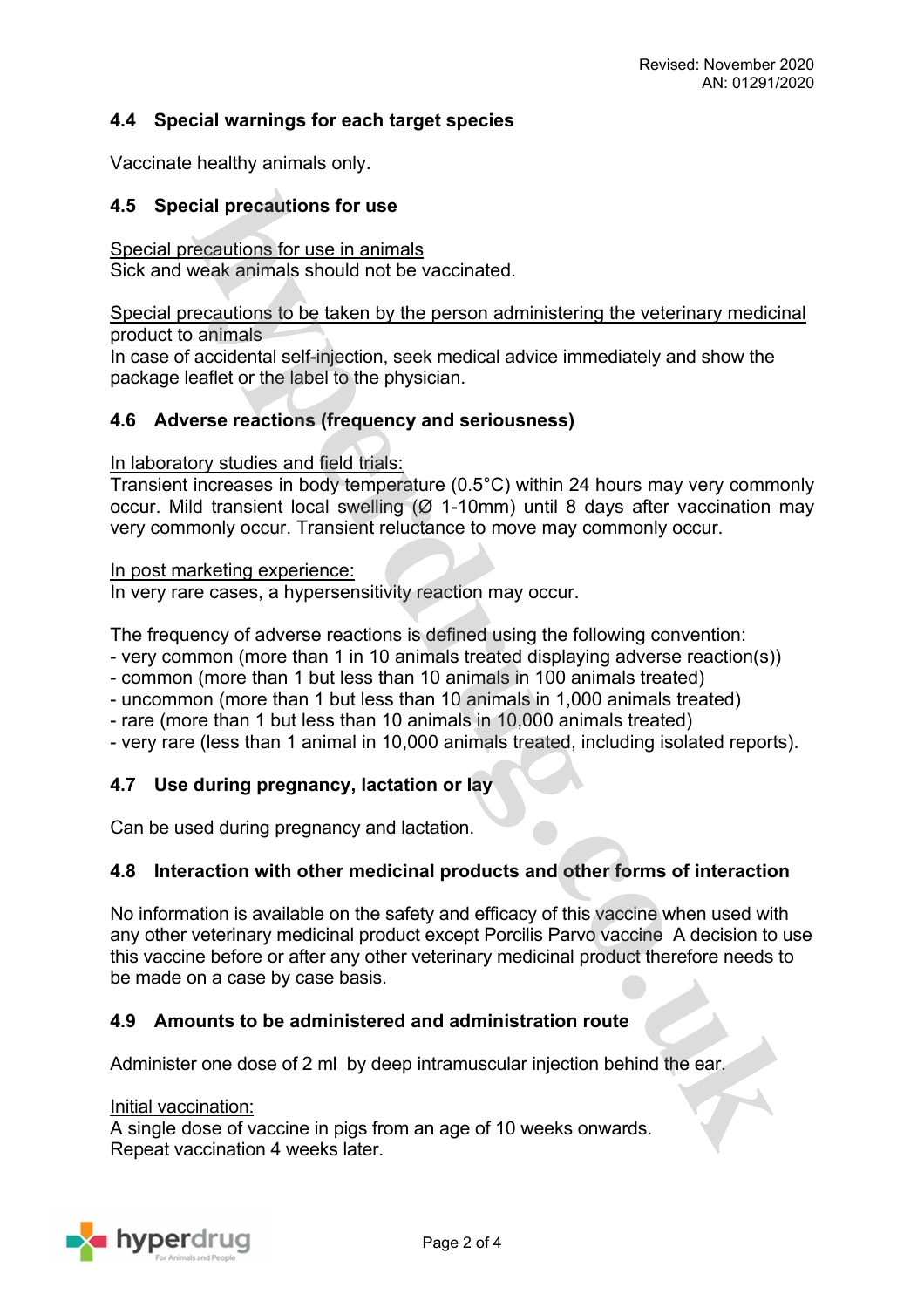Booster vaccination:

Revaccinations should be twice a year.

Before using vaccine allow it to reach room temperature (15  $^{\circ}$ C – 25  $^{\circ}$ C) Shake vial before and regularly during use.

Use sterile syringe and needles. Avoid introduction of contamination by multiple broaching.

## **4.10 Overdose (symptoms, emergency procedures, antidotes), if necessary**

Reactions observed after administration of a double dose are not different from those observed after administration of a single dose.

## **4.11 Withdrawal period(s)**

Zero days.

## **5. IMMUNOLOGICAL PROPERTIES**

Pharmacotherapeutic group: Erysipelas vaccine. ATC-vet code: QI09AB03.

The active substance is a lysate of E. rhusiopathiae strain M2 (serotype 2). For active immunisation of pigs, as an aid in the control of swine erysipelas. The antigen is incorporated in an aqueous tocopherol based adjuvant in order to enhance a prolonged stimulation of immunity.

## **6. PHARMACEUTICAL PARTICULARS**

### **6.1 List of excipients**

dl-α-tocopherol acetate Polysorbate 80 **Simethicone** Sodium chloride Tris (hydrocymethyl) aminomethane Water for injections

## **6.2 Major incompatibilities**

Do not mix with any other veterinary medicinal product.

## **6.3 Shelf life**

Shelf life of the veterinary medicinal product as packaged for sale: 2 years. Shelf life after first opening the immediate packaging: 10 hours.